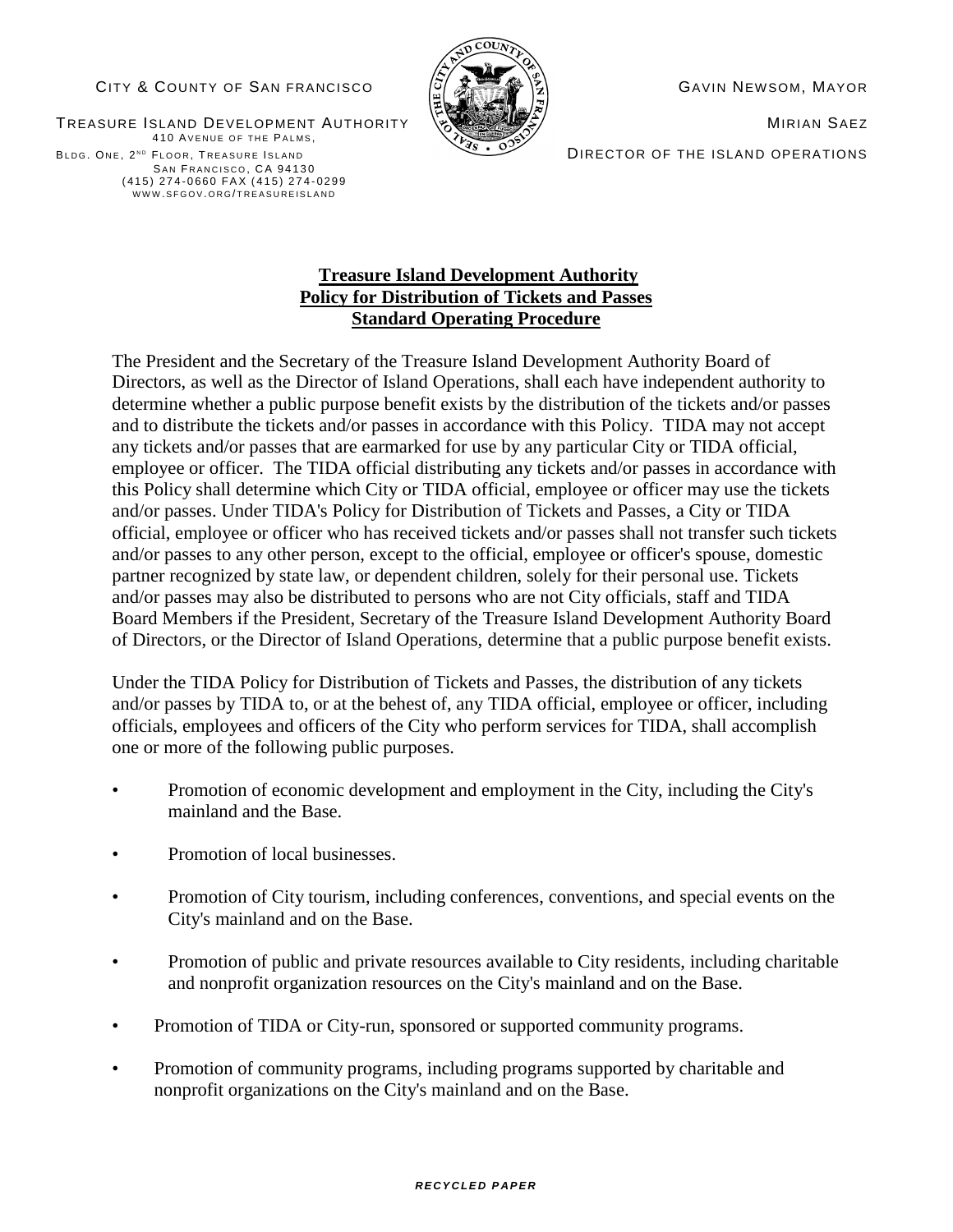- Promotion of public facilities available for City resident use, including facilities on the City's mainland and on the Base.
- Promotion of private facilities available for City resident use, including charitable and nonprofit organization facilities on the City's mainland and on the Base.
- Promotion of exchange programs with foreign officials and representatives.
- Increasing public exposure to, and awareness of, the recreational, cultural, and educational facilities available to the public within the City, including facilities on the City's mainland and on the Base.
- Promotion of the public trust for commerce, navigation and fisheries within the TIDA's jurisdiction as the Tidelands Trustee.
- Any purpose similar to the above identified in any City or TIDA contract.

# **Procedure for Acceptance and Distribution of Tickets and Passes**

- 1. The Director of Island Operations receives the tickets and/or passes from the Event Producer.
- 2. The Director of Island Operations, the President or Secretary of the TIDA Board distribute the tickets and/or passes in a manner consistent with the Policy for Distribution of Tickets and Passes in consultation with the Project Administrator.
- 3. Questions regarding consistency with the TIDA Policy for Distribution of Tickets and Passes will be brought to the attention of the City Attorney's Office.
- 4. The Summary of the Policy for Distribution of Tickets and Passes is provided along with tickets and/or passes to recipients. **(Exhibit B)**
- 5. A list of names of all City or TIDA official, employee or officer who receive tickets and/or passes will be maintained by the Project Administrator for TIDA records.
- 6. A list of names of all persons who are not City officials, staff and TIDA Board members who receive tickets and/or passes will also be maintained separately by the Project Administrator for TIDA records
- 7. The Project Administrator downloads Form 802 from the FPPC's website. <http://www.fppc.ca.gov/forms/802.pdf>Sample Form **(Exhibit C).**
- 8. The Project Administrator prepares Form 802 and Donor Gift Form **(Exhibit D).**
- 9. City Attorney reviews completed Form 802 and Donor Gift Form.
- 10. The Director of Island Operations signs Form 802.
- 11. The Project Administrator provides the approved Form 802 to the Commission Secretary for posting on TIDA's website within 20 days after the date of the ticket/passes distribution.